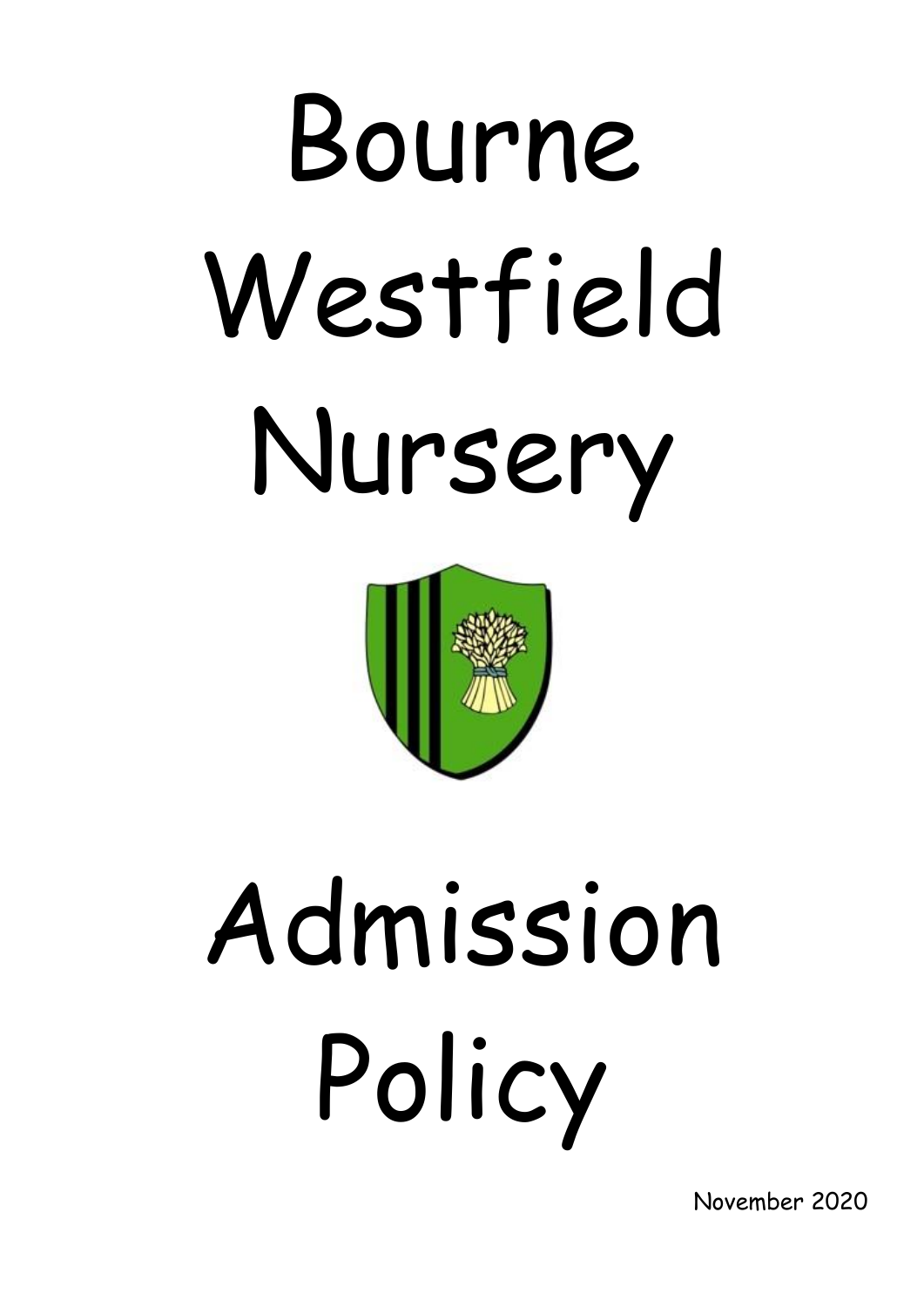Bourne Westfield Nursery serves the children of Bourne and surrounding villages. The maximum number of children currently stands at 56 children (28 full time equivalent), with individual children attending either morning sessions or afternoon sessions or  $2\frac{1}{2}$  days a week.

### **Nursery Sessions**

| Minimum Daily Session Length          | 3 Hours                                          |
|---------------------------------------|--------------------------------------------------|
| Maximum Daily Session Length          | 6 Hours (up to $10\frac{1}{2}$ may be available) |
| Maximum Number of Providers Permitted |                                                  |

### **Delivery Times**

| <b>Full Day</b> | 9:00am-3:00pm (7:30am-6:00pm can be offered) | EYE Funded           |
|-----------------|----------------------------------------------|----------------------|
| Morning         | 9:00-12:00                                   | EYE Funded           |
| Lunch           | 12:00-12:30pm                                |                      |
| Afternoon       | 12:00-3:00pm                                 | EYE Funded or £12.00 |

It is the intention of Bourne Westfield Nursery to make our provision accessible to children and families from all sections of the community. Our admissions policy operates within an equal opportunities framework and is regularly reviewed.

- We will ensure that the existence of Bourne Westfield Nursery is widely known in local communities. Advertising notices will be placed in widely accessible areas, in more than one language if appropriate.
- We will describe practices in terms which make it clear that all sections of the community are welcomed.
- We will ensure that information about our setting is accessible to all.
- Children from the age of 3 will be admitted in accordance with our Ofsted Registration.
- We will endeavour to be flexible regarding attendance to accommodate the needs of all families.
- We will keep a place vacant, if this is financially viable, to accommodate an emergency admission.
- The waiting list will be monitored and reviewed regularly.
- The following factors will be taken into consideration in allocating places:
- The age of the child.
- Where 3 & 4 year old places are available, hours will be prioritised for children who are eligible to access their Early Years Entitlement (EYE).
- Length of time on waiting list.
- Siblings already attending the setting.
- The vicinity of the home to the setting.
- EYE places will be offered in accordance with the Statutory Guidance for Local Authorities on Delivery of Free Early Years Provision.
- Parents/carers must complete a registration form before their child can attend and sign consent for this information to be maintained by Bourne Westfield Nursery in line with the Data Protection Act 1998 and Ofsted Registration requirement under The 1989 Children Act.